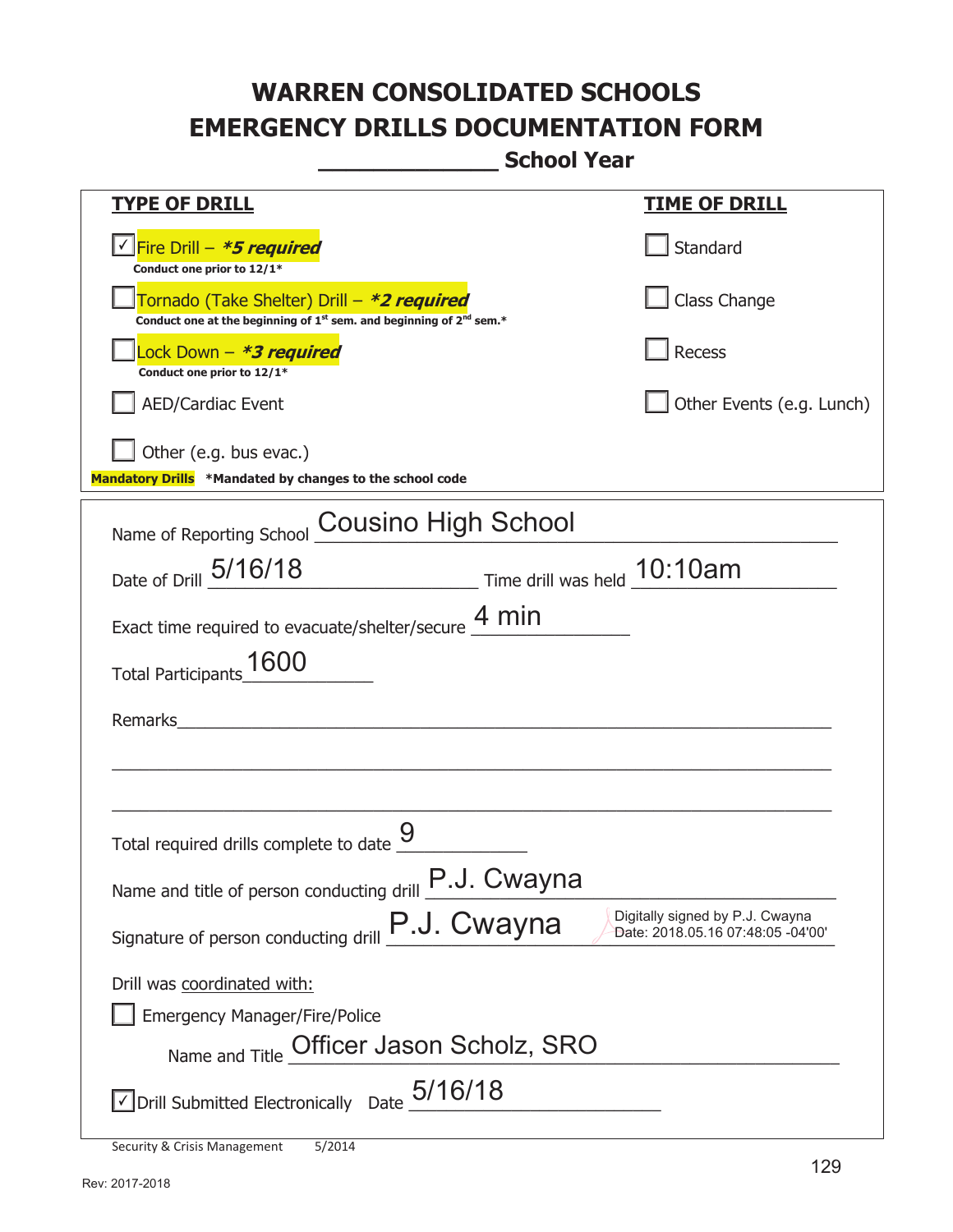**\_\_\_\_\_\_\_\_\_\_\_\_\_ School Year** 

| <u>TYPE OF DRILL</u>                                                                                                                      | <u>TIME OF DRILL</u>                                                 |
|-------------------------------------------------------------------------------------------------------------------------------------------|----------------------------------------------------------------------|
|                                                                                                                                           |                                                                      |
| <u>√ Fire Drill – <i>*5 required</i></u><br>Conduct one prior to 12/1*                                                                    | Standard                                                             |
| Tornado (Take Shelter) Drill – *2 required<br>Conduct one at the beginning of 1 <sup>st</sup> sem. and beginning of 2 <sup>nd</sup> sem.* | Class Change                                                         |
| Lock Down - *3 required<br>Conduct one prior to 12/1*                                                                                     | Recess                                                               |
| <b>AED/Cardiac Event</b>                                                                                                                  | Other Events (e.g. Lunch)                                            |
| $\vert$ Other (e.g. bus evac.)<br>Mandatory Drills *Mandated by changes to the school code                                                |                                                                      |
| Name of Reporting School Cousino High School                                                                                              |                                                                      |
| Date of Drill 5/15/18<br>$\frac{2:10}{2:10}$ Time drill was held $\frac{2:10}{2:10}$                                                      |                                                                      |
| Exact time required to evacuate/shelter/secure 4 mins                                                                                     |                                                                      |
| Total Participants_1600                                                                                                                   |                                                                      |
|                                                                                                                                           |                                                                      |
| Remarks                                                                                                                                   |                                                                      |
|                                                                                                                                           |                                                                      |
|                                                                                                                                           |                                                                      |
| Total required drills complete to date                                                                                                    |                                                                      |
| Name and title of person conducting drill <b>P.J. Cwayna</b>                                                                              |                                                                      |
| P.J. Cwayna<br>Signature of person conducting drill                                                                                       | Digitally signed by P.J. Cwayna<br>Date: 2018.05.16 08:01:51 -04'00' |
| Drill was coordinated with:                                                                                                               |                                                                      |
| <b>Emergency Manager/Fire/Police</b>                                                                                                      |                                                                      |
| Name and Title Officer Jason Scholz, SRO                                                                                                  |                                                                      |
|                                                                                                                                           |                                                                      |
| $\vee$ Drill Submitted Electronically Date $_05/16/18$                                                                                    |                                                                      |

|  |  | Security & Crisis Management | 5/2014 |
|--|--|------------------------------|--------|
|--|--|------------------------------|--------|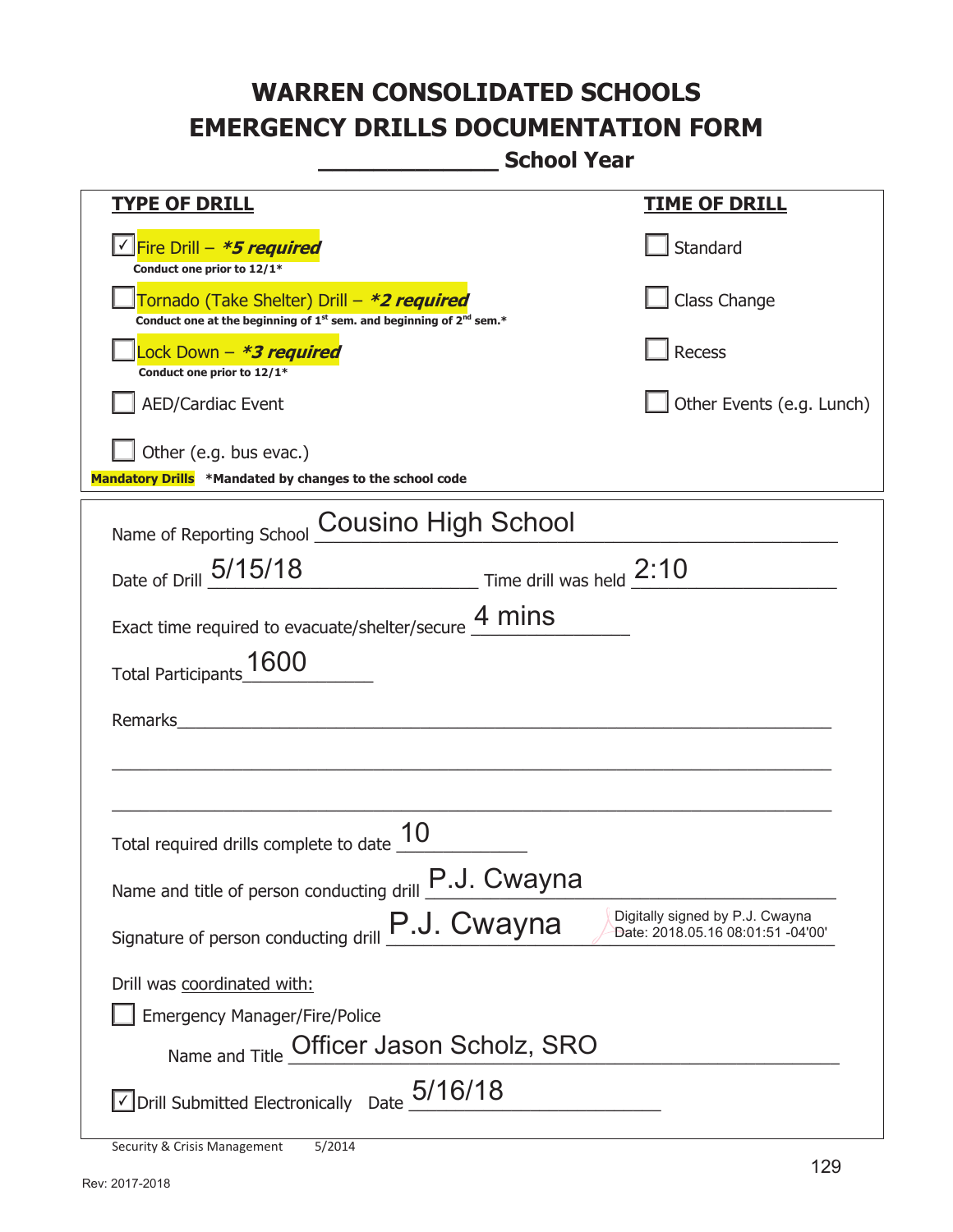**\_\_\_\_\_\_\_\_\_\_\_\_\_ School Year TYPE OF DRILL TIME OF DRILL**  侊Fire Drill – **\*5 required Conduct one prior to 12/1\***   $\boxed{\checkmark}$  Standard 侊Tornado (Take Shelter) Drill – **\*2 required** ✔ **Conduct one at the beginning of 1<sup>st</sup> sem. and beginning of 2<sup>nd</sup> sem.\*** Class Change 侊Lock Down – **\*3 required Conduct one prior to 12/1\* Recess** AED/Cardiac Event **AED/Cardiac Event Network Network Network Network Network Network Network Network Network Network Network Network Network Network Network Network Network Network Net** Other (e.g. bus evac.) **Mandatory Drills \*Mandated by changes to the school code**  Name of Reporting School **Cousino High School** Date of Drill  $\frac{3/13/18}{2}$  Time drill was held  $\frac{9:30 \text{ am}}{2}$ Exact time required to evacuate/shelter/secure  $\frac{3 \text{ min}}{2}$ Total Participants\_1600 Remarks \_\_\_\_\_\_\_\_\_\_\_\_\_\_\_\_\_\_\_\_\_\_\_\_\_\_\_\_\_\_\_\_\_\_\_\_\_\_\_\_\_\_\_\_\_\_\_\_\_\_\_\_\_\_\_\_\_\_\_\_\_\_\_\_\_\_\_\_\_\_\_\_\_\_\_\_\_ \_\_\_\_\_\_\_\_\_\_\_\_\_\_\_\_\_\_\_\_\_\_\_\_\_\_\_\_\_\_\_\_\_\_\_\_\_\_\_\_\_\_\_\_\_\_\_\_\_\_\_\_\_\_\_\_\_\_\_\_\_\_\_\_\_\_\_\_\_\_\_\_\_\_\_\_\_ Total required drills complete to date  $\frac{8}{2}$ Name and title of person conducting drill  $P.J. Cwayna AP$ Signature of person conducting drill **P.J. Cwayna** Digitally signed by P.J. Cwayna Cynature of person conducting drill Drill was coordinated with: ܆ Emergency Manager/Fire/Police Name and Title Officer Jay Scholz Name and Title of  $\overline{O}$  $\sqrt{2}$  Drill Submitted Electronically Date  $\frac{3/13/18}{2}$ 2017-2018 Date: 2018.03.13 09:45:03 -04'00'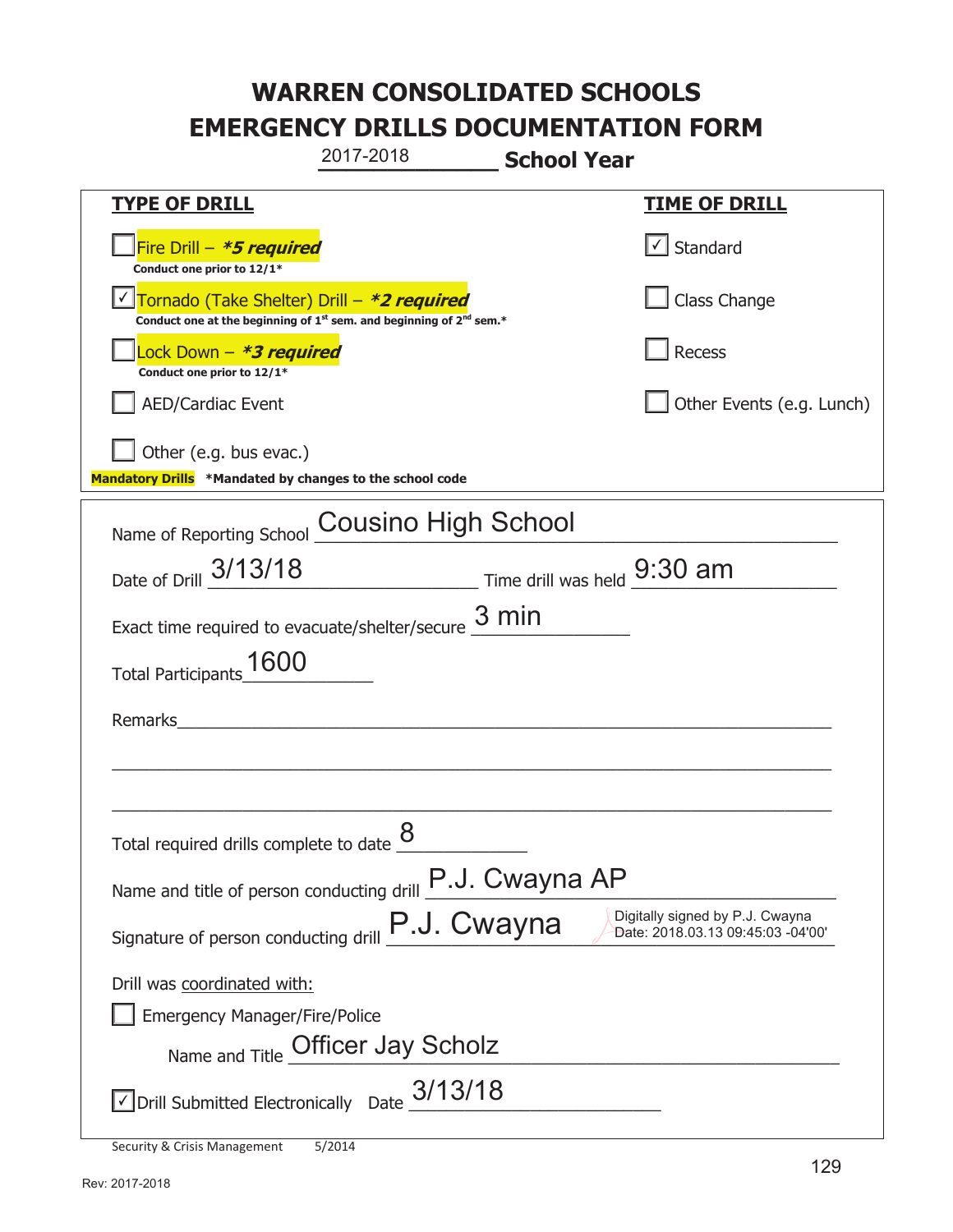**\_\_\_\_\_\_\_\_\_\_\_\_\_ School Year TYPE OF DRILL TIME OF DRILL**  侊Fire Drill – **\*5 required Conduct one prior to 12/1\* Standard** 侊Tornado (Take Shelter) Drill – **\*2 required Conduct one at the beginning of 1<sup>st</sup> sem. and beginning of 2<sup>nd</sup> sem.\*** Class Change 侊Lock Down – **\*3 required** ✔ **Conduct one prior to 12/1\* Recess** □ AED/Cardiac Event and the state of the state of the Second of Table of the Events (e.g. Lunch) Other (e.g. bus evac.) **Mandatory Drills \*Mandated by changes to the school code**  Name of Reporting School **Cousino High School** Date of Drill  $\frac{3/1/18}$  Time drill was held  $\frac{10:45 \text{ am}}{2}$ Exact time required to evacuate/shelter/secure  $\frac{3 \text{ minutes}}{2}$ Total Participants\_1600 Remarks \_\_\_\_\_\_\_\_\_\_\_\_\_\_\_\_\_\_\_\_\_\_\_\_\_\_\_\_\_\_\_\_\_\_\_\_\_\_\_\_\_\_\_\_\_\_\_\_\_\_\_\_\_\_\_\_\_\_\_\_\_\_\_\_\_\_\_\_\_\_\_\_\_\_\_\_\_ \_\_\_\_\_\_\_\_\_\_\_\_\_\_\_\_\_\_\_\_\_\_\_\_\_\_\_\_\_\_\_\_\_\_\_\_\_\_\_\_\_\_\_\_\_\_\_\_\_\_\_\_\_\_\_\_\_\_\_\_\_\_\_\_\_\_\_\_\_\_\_\_\_\_\_\_\_ Total required drills complete to date  $\frac{7}{2}$ Name and title of person conducting drill  $\boxed{\text{P.J. Cwayna}}$ Signature of person conducting drill **P.J. Cwayna** Digitally signed by P.J. Cwayna Cynature of person conducting drill Drill was coordinated with: ܆ Emergency Manager/Fire/Police Name and Title **Jay Scholz**  $\sqrt{2}$  Drill Submitted Electronically Date  $3/3/18$ 2017-2018 Date: 2018.03.03 20:42:09 -05'00'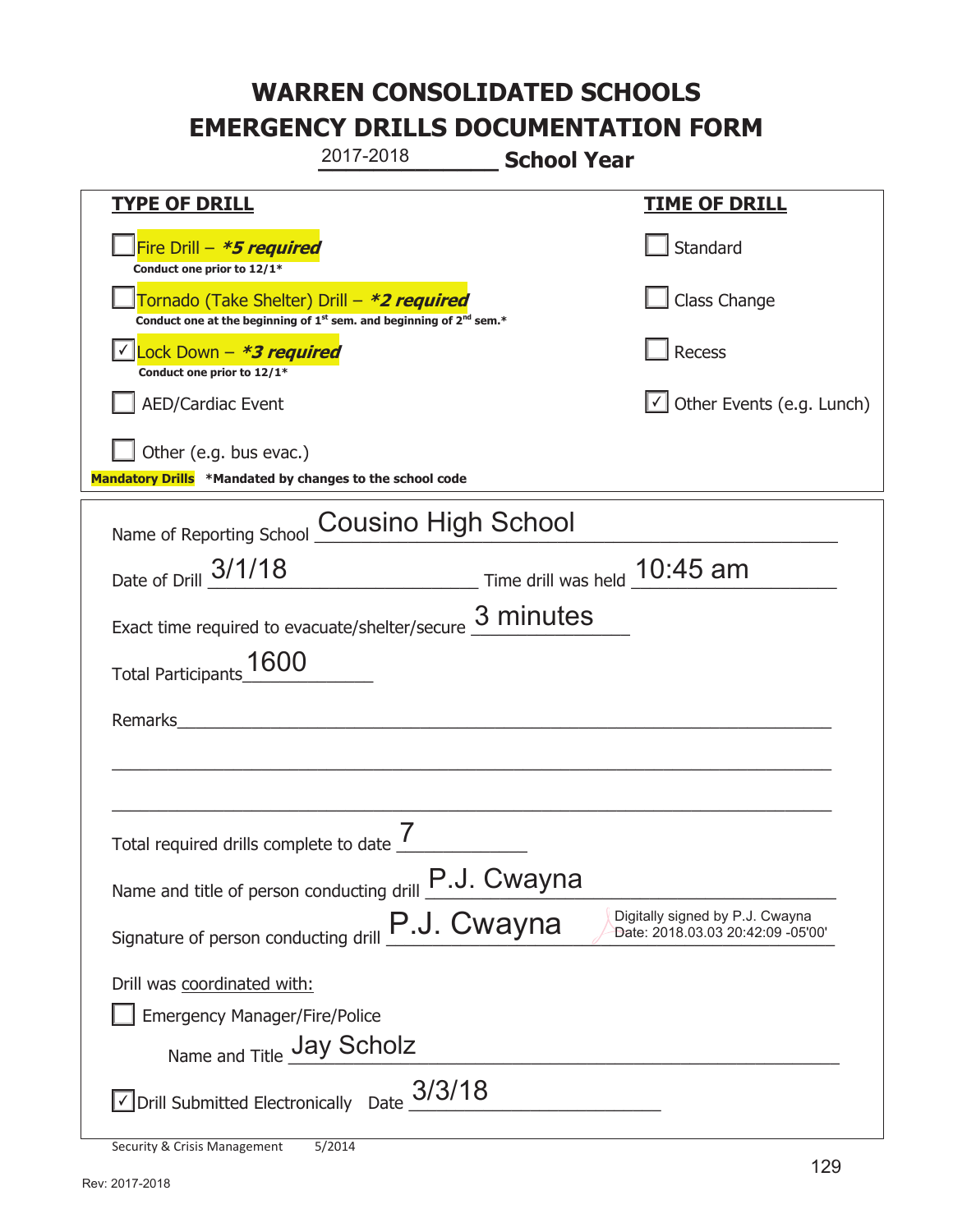**\_\_\_\_\_\_\_\_\_\_\_\_\_ School Year TYPE OF DRILL TIME OF DRILL**  侊Fire Drill – **\*5 required Conduct one prior to 12/1\***   $\boxed{\checkmark}$  Standard 侊Tornado (Take Shelter) Drill – **\*2 required** ✔ **Conduct one at the beginning of 1<sup>st</sup> sem. and beginning of 2<sup>nd</sup> sem.\*** Class Change 侊Lock Down – **\*3 required Conduct one prior to 12/1\* Recess** AED/Cardiac Event **AED/Cardiac Event Network Network Network Network Network Network Network Network Network Network Network Network Network Network Network Network Network Network Net** Other (e.g. bus evac.) **Mandatory Drills \*Mandated by changes to the school code**  Name of Reporting School **Cousino High School** Date of Drill  $\frac{1/10/2018}{2}$  Time drill was held  $\frac{1:46}{2}$ Exact time required to evacuate/shelter/secure  $\frac{5 \text{ min}}{2}$ Total Participants\_1600 Remarks \_\_\_\_\_\_\_\_\_\_\_\_\_\_\_\_\_\_\_\_\_\_\_\_\_\_\_\_\_\_\_\_\_\_\_\_\_\_\_\_\_\_\_\_\_\_\_\_\_\_\_\_\_\_\_\_\_\_\_\_\_\_\_\_\_\_\_\_\_\_\_\_\_\_\_\_\_ \_\_\_\_\_\_\_\_\_\_\_\_\_\_\_\_\_\_\_\_\_\_\_\_\_\_\_\_\_\_\_\_\_\_\_\_\_\_\_\_\_\_\_\_\_\_\_\_\_\_\_\_\_\_\_\_\_\_\_\_\_\_\_\_\_\_\_\_\_\_\_\_\_\_\_\_\_ Total required drills complete to date  $\underline{6}$ Name and title of person conducting drill  $\boxed{\text{P.J. Cwayna}}$ Signature of person conducting drill **P.J. Cwayna** Digitally signed by P.J. Cwayna Cynature of person conducting drill Drill was coordinated with: ܆ Emergency Manager/Fire/Police Name and Title **Officer Scholz**  $\triangledown$  Drill Submitted Electronically Date  $\frac{1/10/2018}{\sqrt{10}}$ 2017-2018 Date: 2018.01.10 14:10:01 -05'00'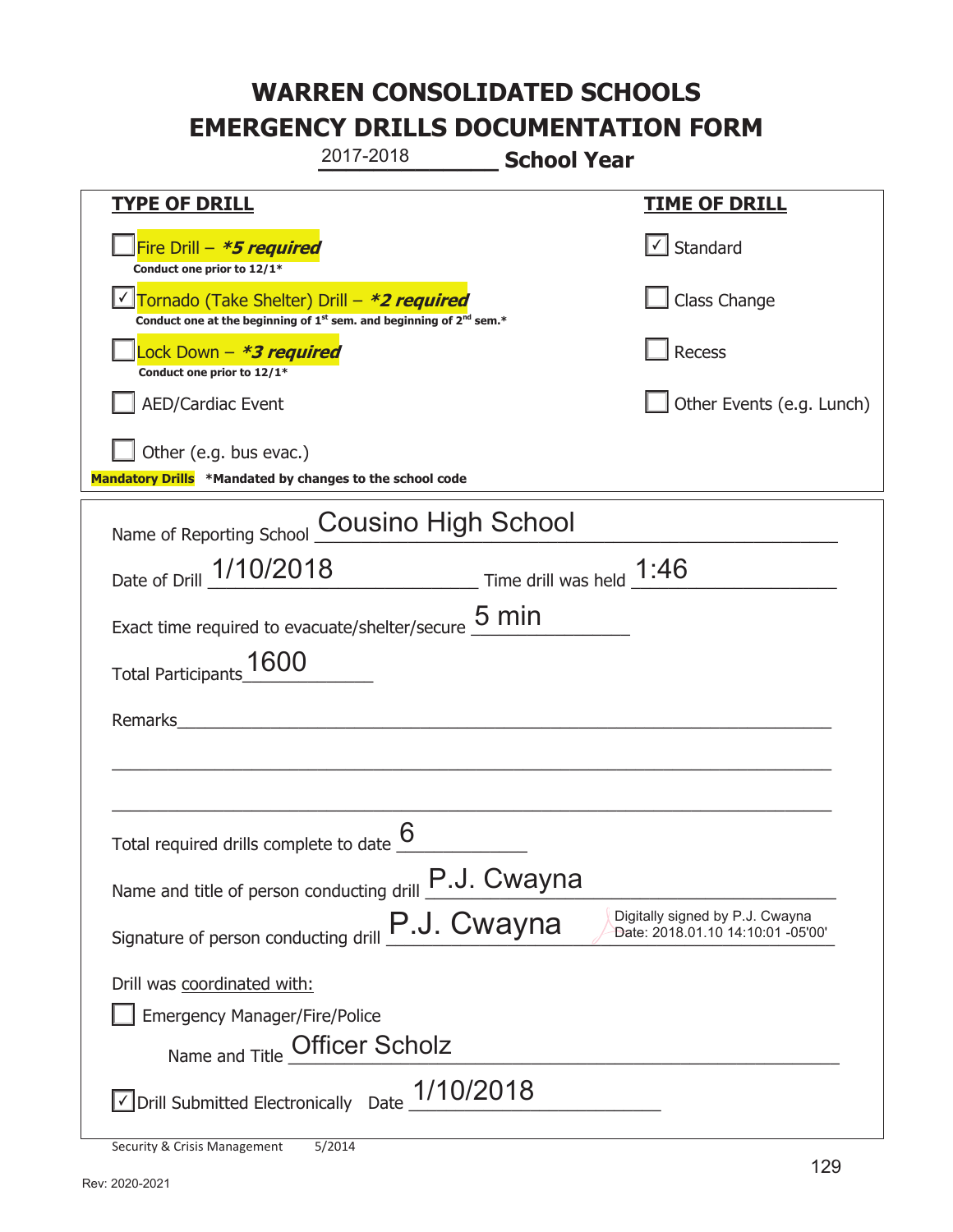**\_\_\_\_\_\_\_\_\_\_\_\_\_ School Year TYPE OF DRILL TIME OF DRILL**  侊Fire Drill – **\*5 required Conduct one prior to 12/1\***   $\boxed{\checkmark}$  Standard 侊Tornado (Take Shelter) Drill – **\*2 required Conduct one at the beginning of 1<sup>st</sup> sem. and beginning of 2<sup>nd</sup> sem.\*** Class Change 侊Lock Down – **\*3 required** ✔ **Conduct one prior to 12/1\* Recess** AED/Cardiac Event **AED/Cardiac Event Network Network Network Network Network Network Network Network Network Network Network Network Network Network Network Network Network Network Net** Other (e.g. bus evac.) **Mandatory Drills \*Mandated by changes to the school code**  Name of Reporting School **Cousino High School** Date of Drill  $\frac{12/7/12}{2}$  Time drill was held  $\frac{12:30 \text{pm}}{2}$ Exact time required to evacuate/shelter/secure  $\frac{4 \text{ min}}{4 \text{ min}}$ Total Participants\_1600 Remarks \_\_\_\_\_\_\_\_\_\_\_\_\_\_\_\_\_\_\_\_\_\_\_\_\_\_\_\_\_\_\_\_\_\_\_\_\_\_\_\_\_\_\_\_\_\_\_\_\_\_\_\_\_\_\_\_\_\_\_\_\_\_\_\_\_\_\_\_\_\_\_\_\_\_\_\_\_ \_\_\_\_\_\_\_\_\_\_\_\_\_\_\_\_\_\_\_\_\_\_\_\_\_\_\_\_\_\_\_\_\_\_\_\_\_\_\_\_\_\_\_\_\_\_\_\_\_\_\_\_\_\_\_\_\_\_\_\_\_\_\_\_\_\_\_\_\_\_\_\_\_\_\_\_\_ Total required drills complete to date  $5$  \_\_\_\_\_\_\_\_\_\_\_\_ Name and title of person conducting drill  $P.J. Cwayna, AP$ Signature of person conducting drill **P.J. Cwayna** Digitally signed by P.J. Cwayna Cynature of person conducting drill Drill was coordinated with: ܆ Emergency Manager/Fire/Police Name and Title Officer Jay Scholz Name and Title of  $\overline{O}$  $\sqrt{2}$  Drill Submitted Electronically Date  $\frac{12/7}{17}$ 2017-2018 Date: 2017.12.07 13:06:00 -05'00'

Security & Crisis Management 5/2014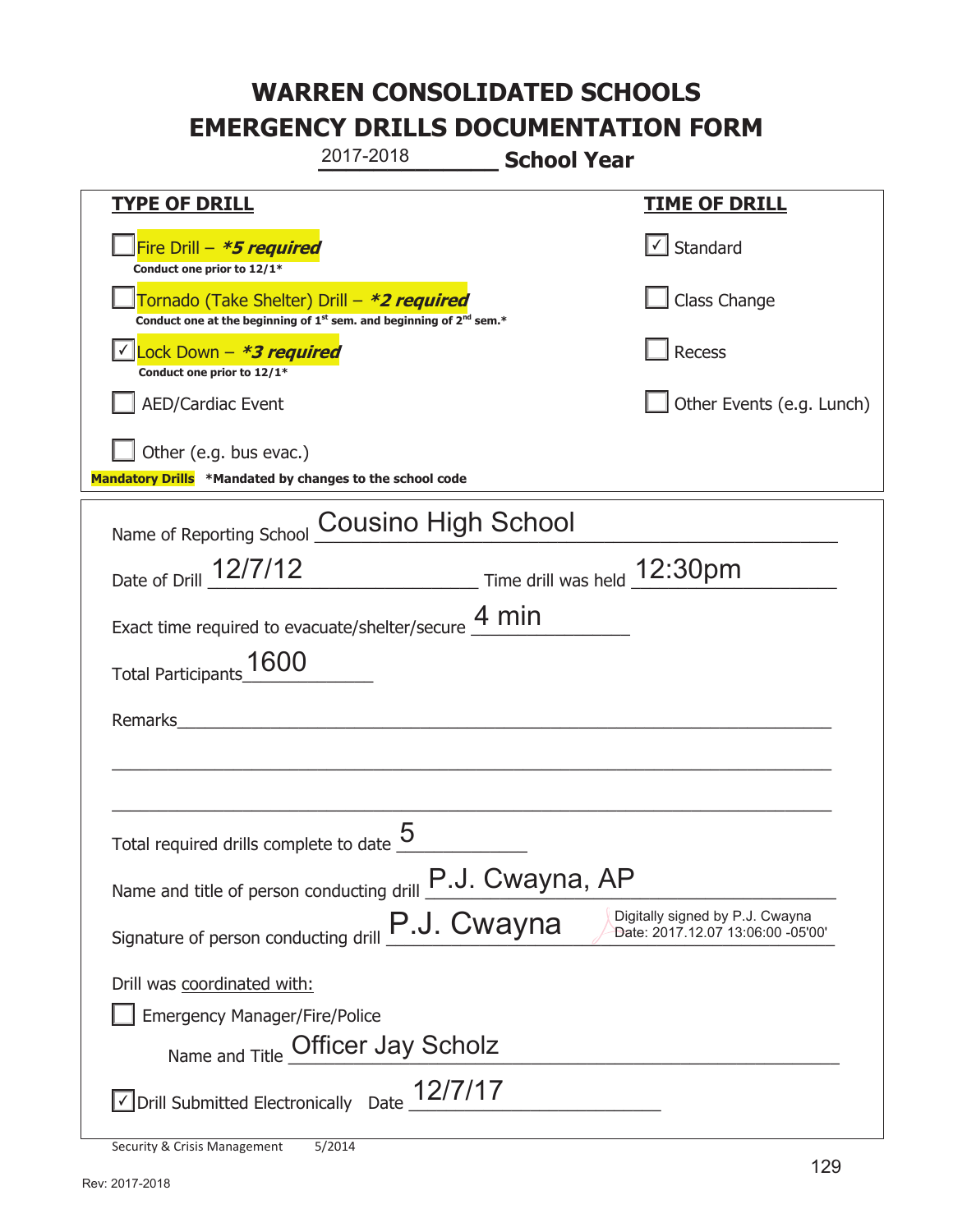**\_\_\_\_\_\_\_\_\_\_\_\_\_ School Year TYPE OF DRILL TIME OF DRILL**  侊Fire Drill – **\*5 required** ✔ **Conduct one prior to 12/1\* Standard** 侊Tornado (Take Shelter) Drill – **\*2 required** Conduct one at the beginning of 1<sup>st</sup> sem. and beginning of 2<sup>nd</sup> sem.\* Class Change 侊Lock Down – **\*3 required Conduct one prior to 12/1\* Recess** □ AED/Cardiac Event and the state of the state of the Second of Table of the Events (e.g. Lunch) Other (e.g. bus evac.) **Mandatory Drills \*Mandated by changes to the school code**  Name of Reporting School **Cousino High School** Date of Drill  $\frac{11/13/2017}{2}$  Time drill was held  $\frac{10:50am}{2}$ Exact time required to evacuate/shelter/secure  $\frac{4 \text{ mins}}{4 \text{ mins}}$ Total Participants\_1500 Remarks \_\_\_\_\_\_\_\_\_\_\_\_\_\_\_\_\_\_\_\_\_\_\_\_\_\_\_\_\_\_\_\_\_\_\_\_\_\_\_\_\_\_\_\_\_\_\_\_\_\_\_\_\_\_\_\_\_\_\_\_\_\_\_\_\_\_\_\_\_\_\_\_\_\_\_\_\_ \_\_\_\_\_\_\_\_\_\_\_\_\_\_\_\_\_\_\_\_\_\_\_\_\_\_\_\_\_\_\_\_\_\_\_\_\_\_\_\_\_\_\_\_\_\_\_\_\_\_\_\_\_\_\_\_\_\_\_\_\_\_\_\_\_\_\_\_\_\_\_\_\_\_\_\_\_ Total required drills complete to date  $\frac{4}{\sqrt{2}}$ Name and title of person conducting drill  $\boxed{\text{P.J. Cwayna}}$ Signature of person conducting drill **P.J. Cwayna** Digitally signed by P.J. Cwayna Cynature of person conducting drill Drill was coordinated with: ܆ Emergency Manager/Fire/Police Name and Title **Jay Scholz**  $\triangledown$  Drill Submitted Electronically Date  $\underline{11/14/2017}$ 2017-2018 Date: 2017.11.14 06:48:17 -05'00'

Security & Crisis Management 5/2014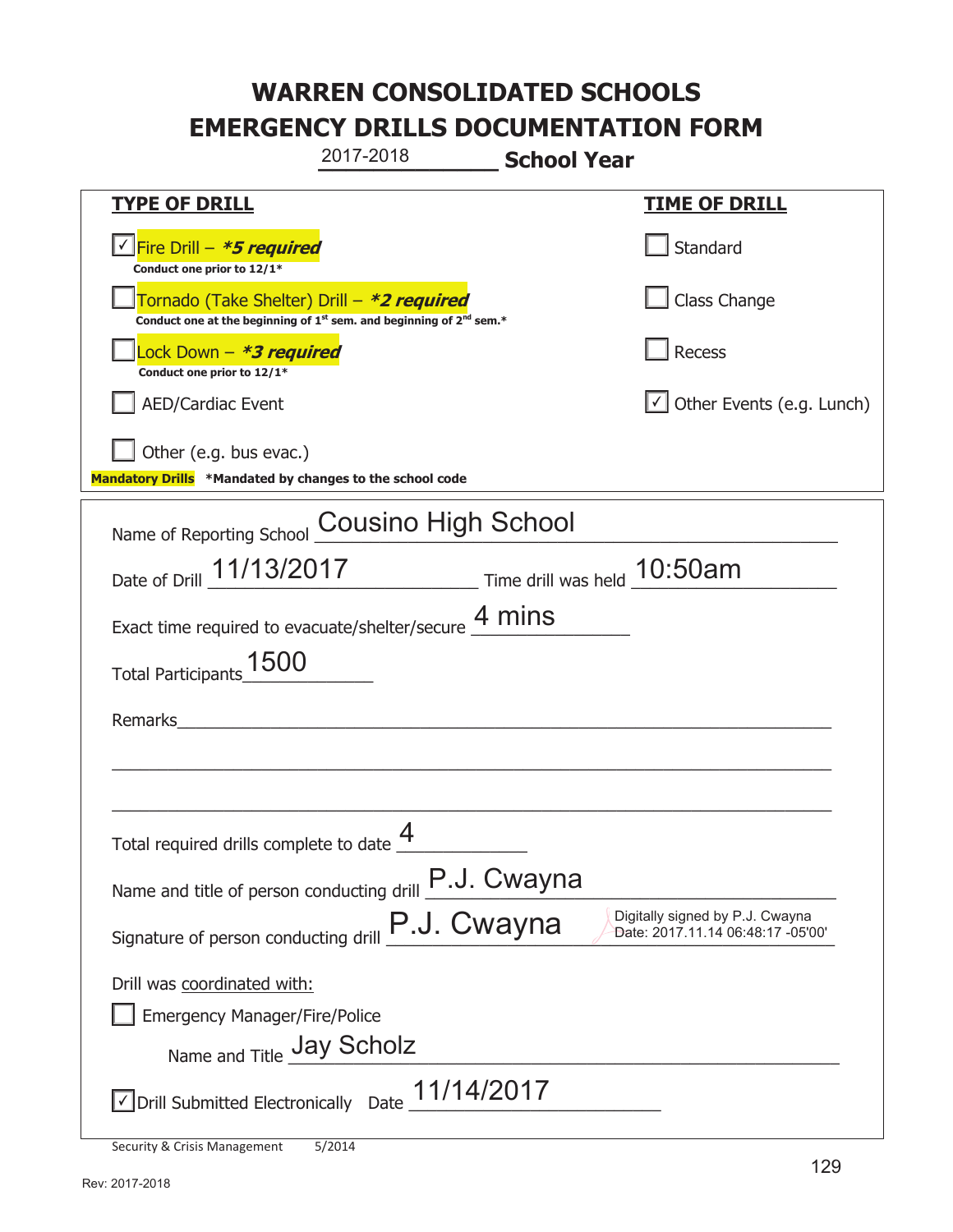**\_\_\_\_\_\_\_\_\_\_\_\_\_ School Year TYPE OF DRILL TIME OF DRILL**  <mark>▽ Fire Drill – *\*5 required* マイクレス マイクレス マイクレス マイクレス マイクレス マイクレス マイクレス マイクレス しゃく</mark> **Conduct one prior to 12/1\***   $\boxed{\sqrt}$  Standard 侊Tornado (Take Shelter) Drill – **\*2 required** Conduct one at the beginning of 1<sup>st</sup> sem. and beginning of 2<sup>nd</sup> sem.\* Class Change 侊Lock Down – **\*3 required Conduct one prior to 12/1\* Recess** AED/Cardiac Event **AED/Cardiac Event Network Network Network Network Network Network Network Network Network Network Network Network Network Network Network Network Network Network Net** Other (e.g. bus evac.) **Mandatory Drills \*Mandated by changes to the school code**  Name of Reporting School **Cousino High School** Date of Drill  $\frac{10/12/17}{2}$  Time drill was held  $\frac{1:30 \text{pm}}{2}$ Exact time required to evacuate/shelter/secure  $\frac{2 \text{ min}}{2}$ Total Participants\_1500 Remarks The drill was pushed back a day for inclement weather. \_\_\_\_\_\_\_\_\_\_\_\_\_\_\_\_\_\_\_\_\_\_\_\_\_\_\_\_\_\_\_\_\_\_\_\_\_\_\_\_\_\_\_\_\_\_\_\_\_\_\_\_\_\_\_\_\_\_\_\_\_\_\_\_\_\_\_\_\_\_\_\_\_\_\_\_\_ \_\_\_\_\_\_\_\_\_\_\_\_\_\_\_\_\_\_\_\_\_\_\_\_\_\_\_\_\_\_\_\_\_\_\_\_\_\_\_\_\_\_\_\_\_\_\_\_\_\_\_\_\_\_\_\_\_\_\_\_\_\_\_\_\_\_\_\_\_\_\_\_\_\_\_\_\_ Total required drills complete to date  $\frac{3}{2}$ Name and title of person conducting drill  $\boxed{\text{P.J. Cwayna}}$ Signature of person conducting drill **P.J. Cwayna** Digitally signed by P.J. Cwayna Cynature of person conducting drill Drill was coordinated with: ܆ Emergency Manager/Fire/Police Name and Title **Jay Scholz**  $\sqrt{2}$  Drill Submitted Electronically Date  $\frac{10/13/17}{2}$ 2017-2018 Date: 2017.10.13 10:35:18 -04'00'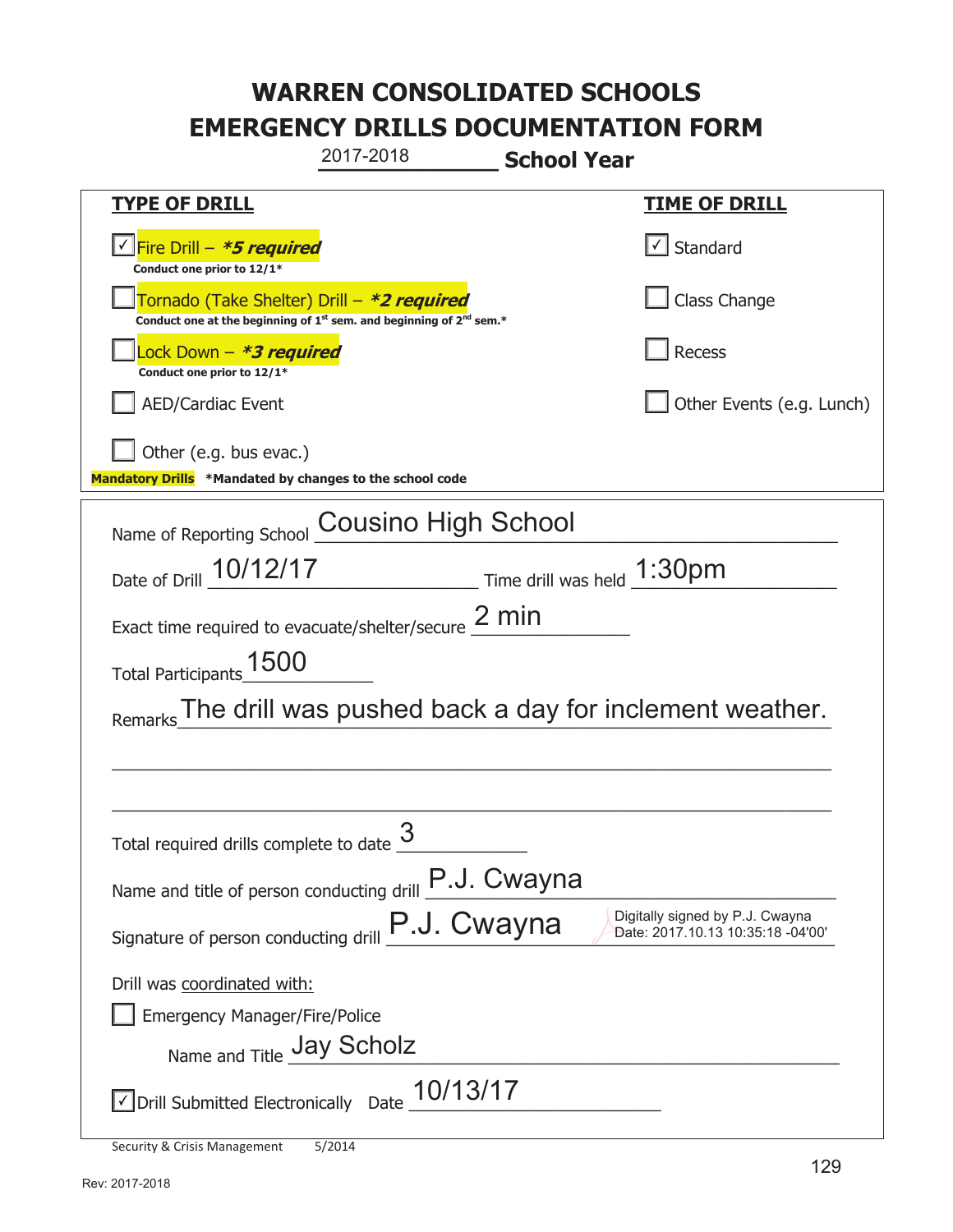**\_\_\_\_\_\_\_\_\_\_\_\_\_ School Year TYPE OF DRILL TIME OF DRILL**  侊Fire Drill – **\*5 required Conduct one prior to 12/1\* Standard** 侊Tornado (Take Shelter) Drill – **\*2 required Conduct one at the beginning of 1<sup>st</sup> sem. and beginning of 2<sup>nd</sup> sem.\*** Class Change 侊Lock Down – **\*3 required** ✔ **Conduct one prior to 12/1\* Recess** AED/Cardiac Event **AED/Cardiac Event Network Network Network Network Network Network Network Network Network Network Network Network Network Network Network Network Network Network Net** Other (e.g. bus evac.) **Mandatory Drills \*Mandated by changes to the school code**  Name of Reporting School **COUSINO** Date of Drill  $\frac{9/26/17}{2}$  Time drill was held  $\frac{7:45am}{2}$ Exact time required to evacuate/shelter/secure  $\frac{12 \text{ min}}{2}$ Total Participants\_1600 Remarks \_\_\_\_\_\_\_\_\_\_\_\_\_\_\_\_\_\_\_\_\_\_\_\_\_\_\_\_\_\_\_\_\_\_\_\_\_\_\_\_\_\_\_\_\_\_\_\_\_\_\_\_\_\_\_\_\_\_\_\_\_\_\_\_\_\_\_\_\_\_\_\_\_\_\_\_\_  $\_$  , and the set of the set of the set of the set of the set of the set of the set of the set of the set of the set of the set of the set of the set of the set of the set of the set of the set of the set of the set of th Total required drills complete to date  $\frac{2}{\sqrt{2}}$ Name and title of person conducting drill  $\boxed{\text{P.J. Cwayna}}$ Signature of person conducting drill **P.J. Cwayna** Digitally signed by P.J. Cwayna Cynature of person conducting drill Drill was coordinated with: ܆ Emergency Manager/Fire/Police Name and Title **Jay Scholz**  $\sqrt{2}$  Drill Submitted Electronically Date  $\frac{9/26/17}{2}$ 2017-2018 Date: 2017.09.26 12:39:02 -04'00'

Security & Crisis Management 5/2014